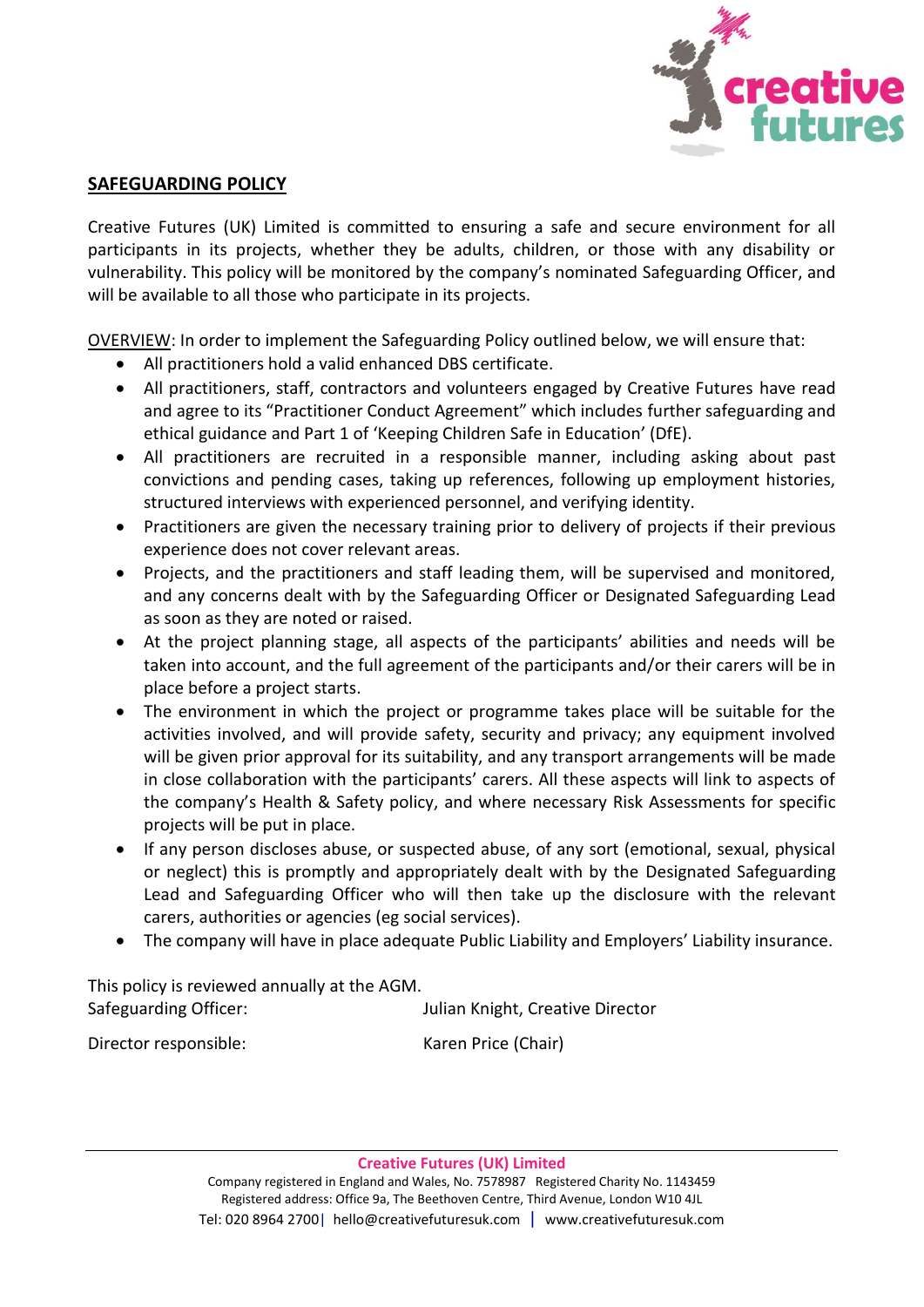

# **Safeguarding procedures**

All Creative Futures practitioners, employees, contractors and volunteers have signed up to a Practitioner Conduct Agreement, which sets out detailed safeguarding procedures. As Creative Futures practitioners work directly with children and young people, they have what is referred to as a *'duty of care'* towards them, ie a responsibility to safeguard and promote the welfare of them. Everybody whose work brings them into contact with children and young people, including online, shares this responsibility.

Creative Futures produces a risk assessment for the organisation as well as for each project. These risk assessments are updated regularly.

Every project is delivered with an appropriate ratio of staff to participants.

## 1. Designated Safeguarding Lead:

Creative Futures has a Designated Safeguarding Lead (DSL) who has completed Level 3 safeguarding training. The Designated Safeguarding Lead is:

## Vanessa Stansall (Creative Producer)

In addition, every project is designated a Safeguarding Lead (SL). This will usually be the Creative Futures Creative Producer who is overseeing that project, whose details will be given in the Project Schedule. Any safeguarding concerns or incidents should be reported to the SL immediately, and before leaving the workshop premises, or if the session is delivered online immediately after the session has been completed. The Creative Futures SL will then raise the matter with the Creative Futures DSL, and if necessary report the incident to the DSL of the setting in which the incident took place (e.g. if it is a project in a school or nursery) or directly to the relevant local authority's Access to Children's Services Team (if the project is taking place in a venue which does not have its own DSL, e.g. a hired hall, community centre, or online).

## 2. Extract from DfE 'Keeping Children Safe in Education'

Below are extracts from the DfE 2016 'Keeping Children Safe in Education' guidance for staff at schools and colleges, some of which have been amended in specific reference to Creative Futures.

Creative Futures requires all employees and contractors to read a minimum of Part 1 of the document, which can be found here:

[https://www.gov.uk/government/uploads/system/uploads/attachment\\_data/file/550499/Keepin](https://www.gov.uk/government/uploads/system/uploads/attachment_data/file/550499/Keeping_children_safe_in_education_Part_1.pdf) [g\\_children\\_safe\\_in\\_education\\_Part\\_1.pdf](https://www.gov.uk/government/uploads/system/uploads/attachment_data/file/550499/Keeping_children_safe_in_education_Part_1.pdf)

N.B. references to 'school and college staff' apply equally to Creative Futures practitioners.

\*\*\*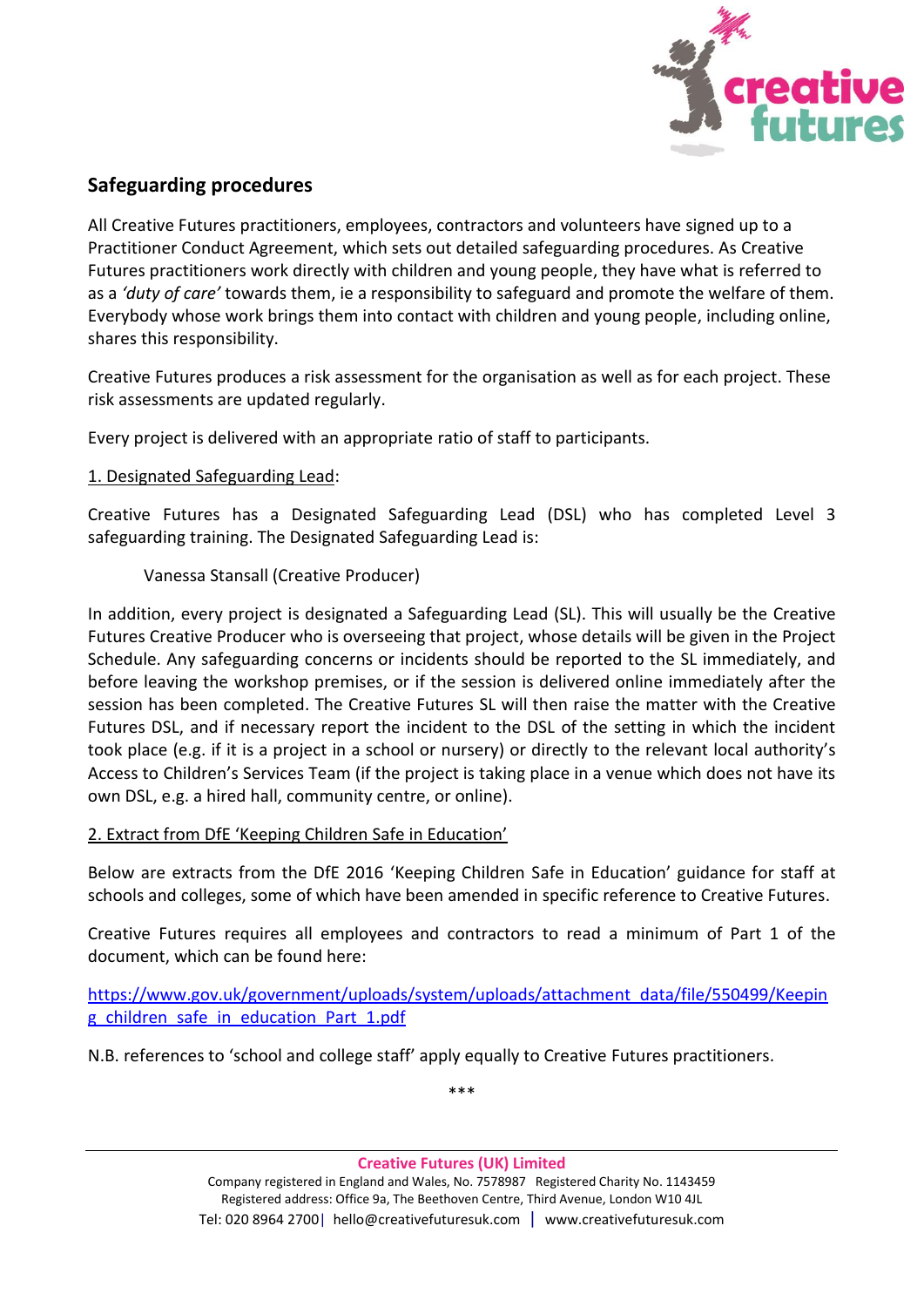

Safeguarding and promoting the welfare of children is **everyone's** responsibility. **Everyone** who comes into contact with children and their families and carers has a role to play in safeguarding children. In order to fulfil this responsibility effectively, all professionals should make sure their approach is child-centred. This means that they should consider, at all times, what is in the **best interests** of the child.

No single professional can have a full picture of a child's needs and circumstances. If children and families are to receive the right help at the right time, **everyone** who comes into contact with them has a role to play in identifying concerns, sharing information and taking prompt action.

Safeguarding and promoting the welfare of children is defined for the purposes of this guidance as: protecting children from maltreatment; preventing impairment of children's health or development; ensuring that children grow up in circumstances consistent with the provision of safe and effective care; and taking action to enable all children to have the best outcomes.

Children includes everyone under the age of 18.

School and college staff are particularly important as they are in a position to identify concerns early, provide help for children, and prevent concerns from escalating.

**All** school and college staff have a responsibility to provide a safe environment in which children can learn.

Every school and college should have a designated safeguarding lead who will provide support to staff members to carry out their safeguarding duties and who will liaise closely with other services such as children's social care.

**All** school and college staff should be prepared to identify children who may benefit from early help. Early help means providing support as soon as a problem emerges at any point in a child's life, from the foundation years through to the teenage years. In the first instance, staff should discuss early help requirements with the designated safeguarding lead.

**Any staff member** who has a concern about a child's welfare should follow the referral processes set out below.

All employees and contractors should have read the following Creative Futures policies:

- Practitioner Conduct Agreement
- Child & Vulnerable Adult Protection Policy; both of which are available from the Creative Futures website:<https://www.creativefuturesuk.com/policy>

**All** staff should know what to do if a child tells them they are being abused or neglected. Staff should know how to manage the requirement to maintain an appropriate level of confidentiality whilst at the same time liaising with relevant professionals such as the designated safeguarding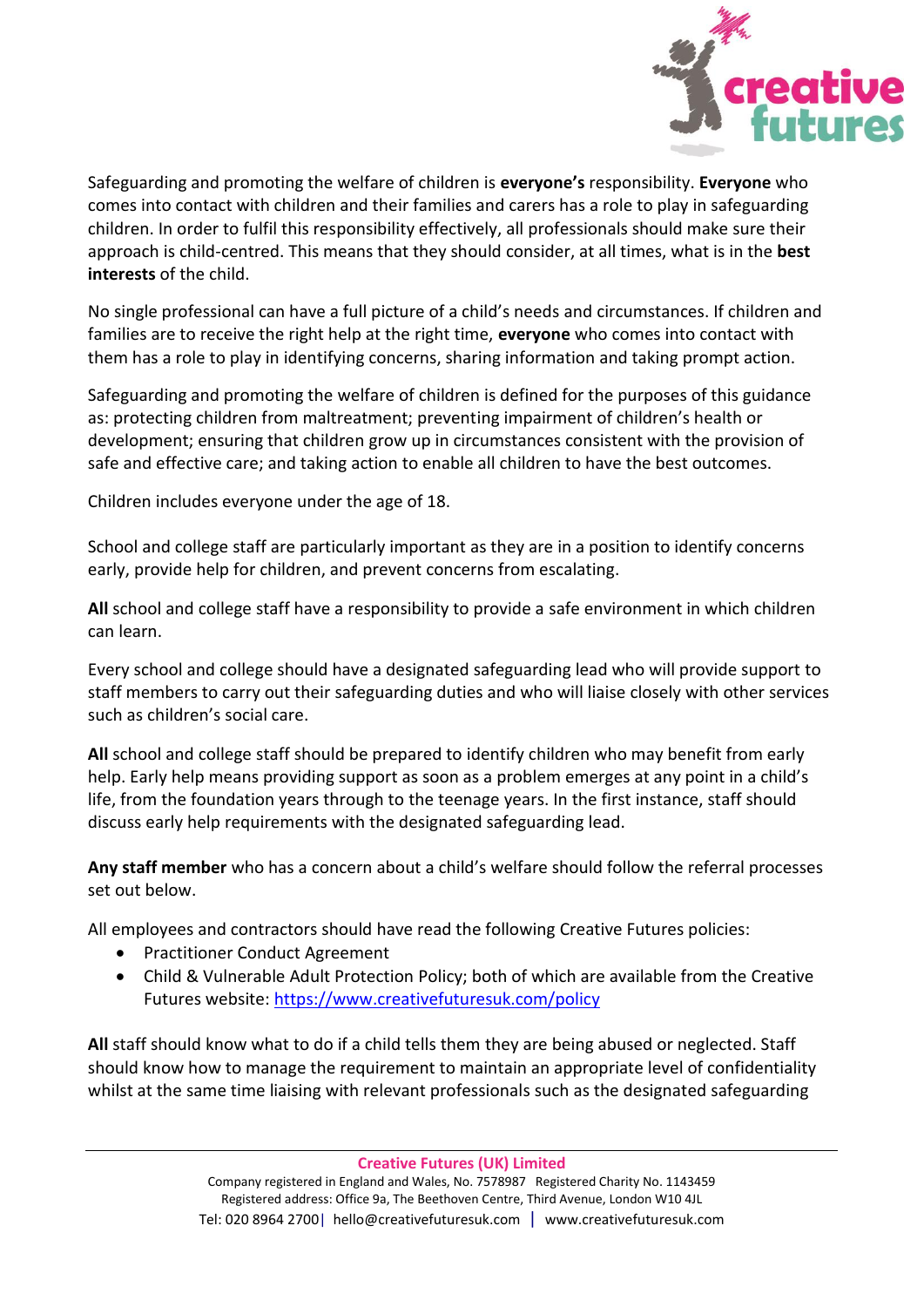

lead and children's social care. Staff should never promise a child that they will not tell anyone about an allegation, as this may ultimately not be in the best interests of the child.

**All** school and college staff members should be aware of the types of abuse and neglect so that they are able to identify cases of children who may be in need of help or protection.

Departmental advice "What to do if you are worried a child is being abused- Advice for practitioners" ([https://www.gov.uk/government/publications/what-to-do-if-youre-worried-a](https://www.gov.uk/government/publications/what-to-do-if-youre-worried-a-child-is-being-abused--2)[child-is-being-abused--2](https://www.gov.uk/government/publications/what-to-do-if-youre-worried-a-child-is-being-abused--2) ) provides more information on understanding and identifying abuse and neglect. Examples of potential signs of abuse and neglect are highlighted throughout the advice and will be particularly helpful for school and college staff. The NSPCC website [\(https://www.nspcc.org.uk/preventing-abuse/child-abuse-and-neglect/](https://www.nspcc.org.uk/preventing-abuse/child-abuse-and-neglect/) ) also provides useful additional information on types of abuse and what to look out for.

If staff members have any **concerns** about a child (as opposed to a child being in immediate danger) they will need to decide what action to take. Where possible, there should be a conversation with the designated safeguarding lead to agree a course of action, although any staff member can make a referral to children's social care.

**If a child is in immediate danger or is at risk of harm, a referral should be made to children's social care and/or the police immediately.** Anyone can make a referral. Where referrals are not made by the designated safeguarding lead, the designated safeguarding lead should be informed as soon as possible that a referral has been made. "Reporting child abuse to your local council" [\(https://www.gov.uk/report-child-abuse-to-local-council](https://www.gov.uk/report-child-abuse-to-local-council) ) directs staff to their local children's social care contact number.

# 3. Types of Abuse and Neglect (extract from DfE 'Keeping Children Safe in Education')

All school and college staff should be aware that abuse, neglect and safeguarding issues are rarely standalone events that can be covered by one definition or label. In most cases, multiple issues will overlap with one another.

**Abuse**: a form of maltreatment of a child. Somebody may abuse or neglect a child by inflicting harm or by failing to act to prevent harm. Children may be abused in a family or in an institutional or community setting by those known to them or by others including via the internet. They may be abused by an adult or adults or by another child or children.

**Physical abuse**: a form of abuse which may involve hitting, shaking, throwing, poisoning, burning or scalding, drowning, suffocating or otherwise causing physical harm to a child. Physical harm may also be caused when a parent or carer fabricates the symptoms of, or deliberately induces, illness in a child.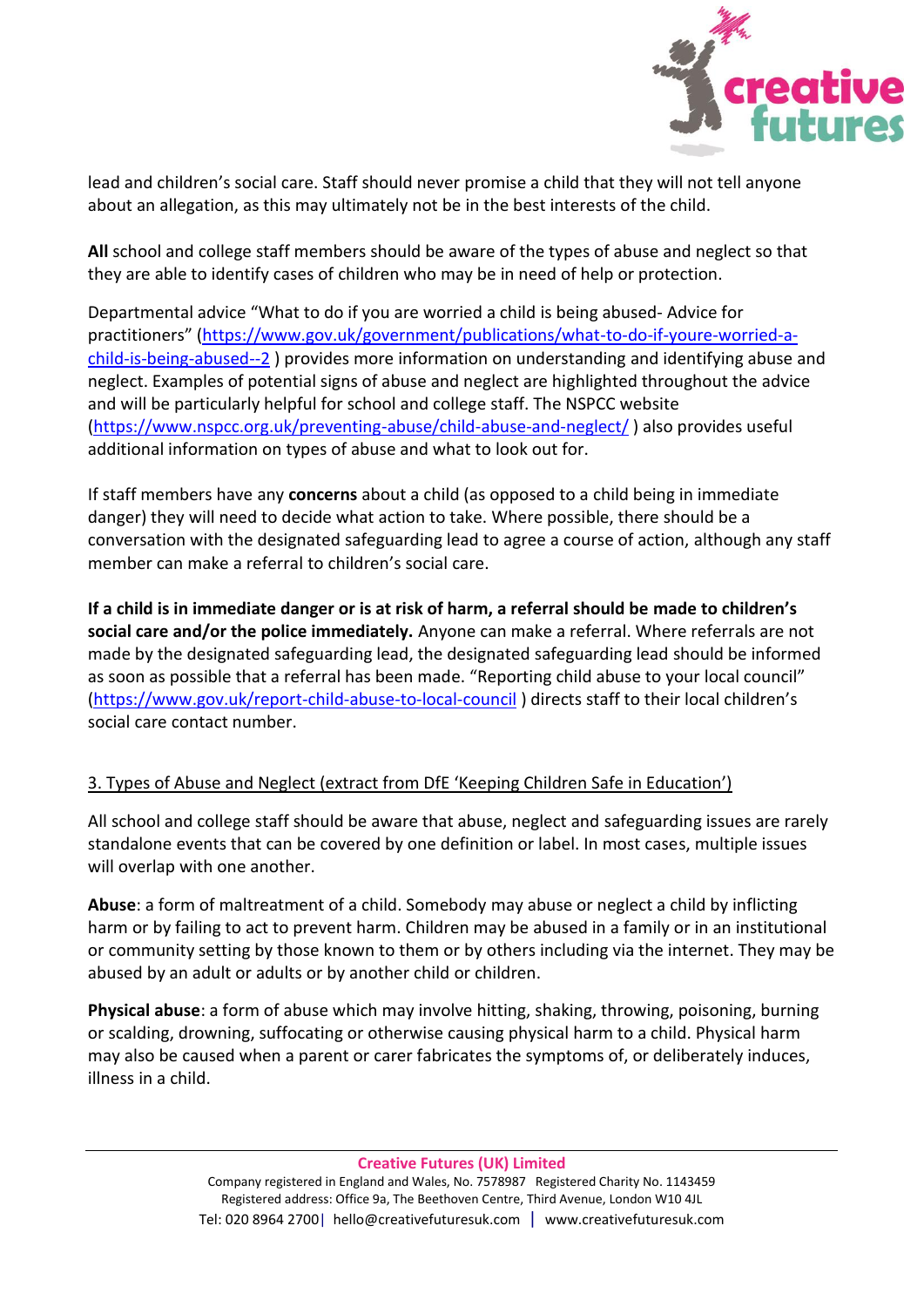

**Emotional abuse**: the persistent emotional maltreatment of a child such as to cause severe and adverse effects on the child's emotional development. It may involve conveying to a child that they are worthless or unloved, inadequate, or valued only insofar as they meet the needs of another person. It may include not giving the child opportunities to express their views, deliberately silencing them or 'making fun' of what they say or how they communicate. It may feature age or developmentally inappropriate expectations being imposed on children. These may include interactions that are beyond a child's developmental capability as well as overprotection and limitation of exploration and learning, or preventing the child participating in normal social interaction. It may involve seeing or hearing the ill-treatment of another. It may involve serious bullying (including cyberbullying), causing children frequently to feel frightened or in danger, or the exploitation or corruption of children. Some level of emotional abuse is involved in all types of maltreatment of a child, although it may occur alone.

**Sexual abuse**: involves forcing or enticing a child or young person to take part in sexual activities, not necessarily involving a high level of violence, whether or not the child is aware of what is happening. The activities may involve physical contact, including assault by penetration (for example rape or oral sex) or non-penetrative acts such as masturbation, kissing, rubbing and touching outside of clothing. They may also include non-contact activities, such as involving children in looking at, or in the production of, sexual images, watching sexual activities, encouraging children to behave in sexually inappropriate ways, or grooming a child in preparation for abuse (including via the internet). Sexual abuse is not solely perpetrated by adult males. Women can also commit acts of sexual abuse, as can other children.

**Neglect**: the persistent failure to meet a child's basic physical and/or psychological needs, likely to result in the serious impairment of the child's health or development. Neglect may occur during pregnancy as a result of maternal substance abuse. Once a child is born, neglect may involve a parent or carer failing to: provide adequate food, clothing and shelter (including exclusion from home or abandonment); protect a child from physical and emotional harm or danger; ensure adequate supervision (including the use of inadequate care-givers); or ensure access to appropriate medical care or treatment. It may also include neglect of, or unresponsiveness to, a child's basic emotional needs.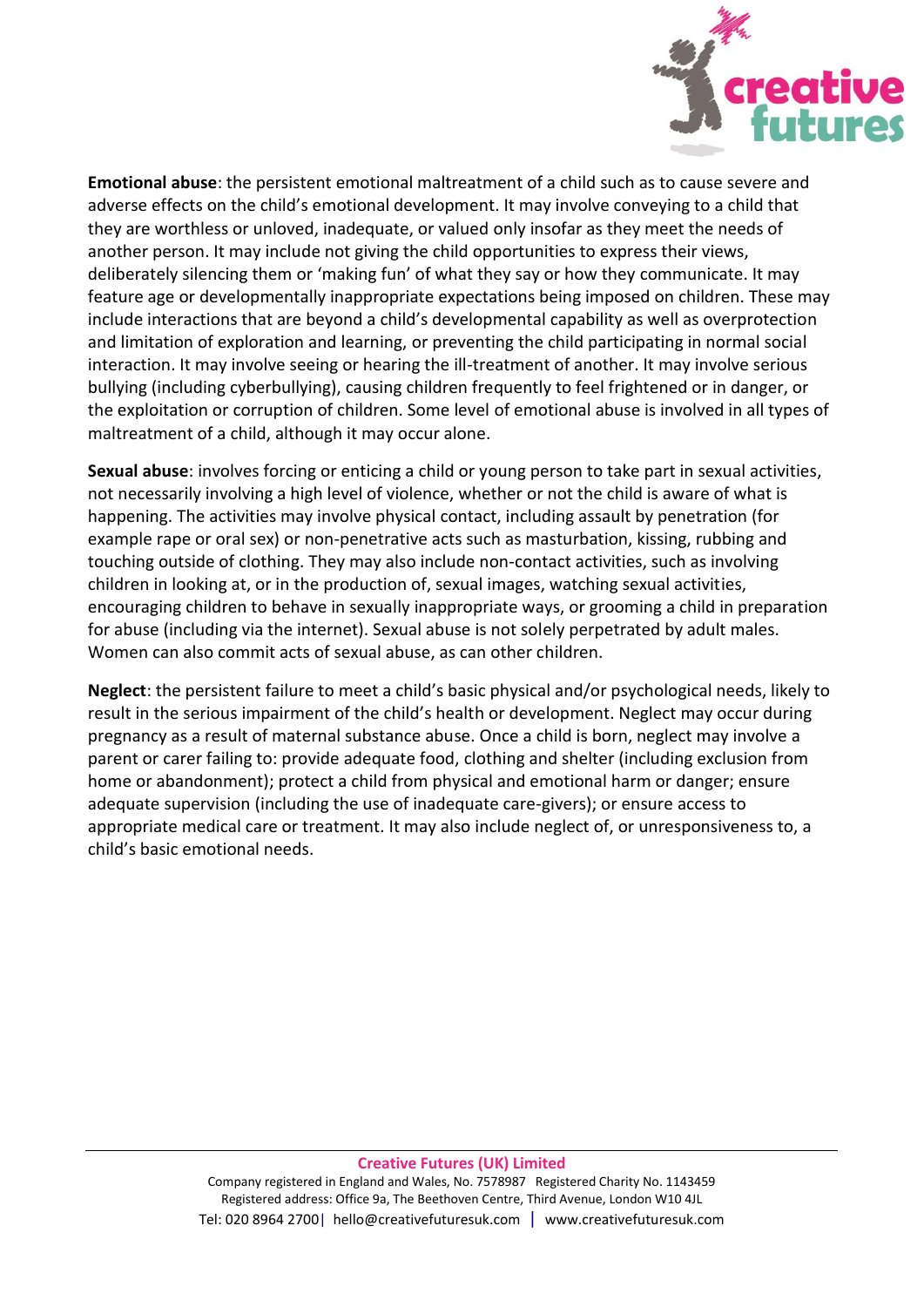

#### 4. Creative Futures practitioners are required to follow the flow chart below to report any safeguarding concerns.



**Creative Futures (UK) Limited**

Company registered in England and Wales, No. 7578987 Registered Charity No. 1143459 Registered address: Office 9a, The Beethoven Centre, Third Avenue, London W10 4JL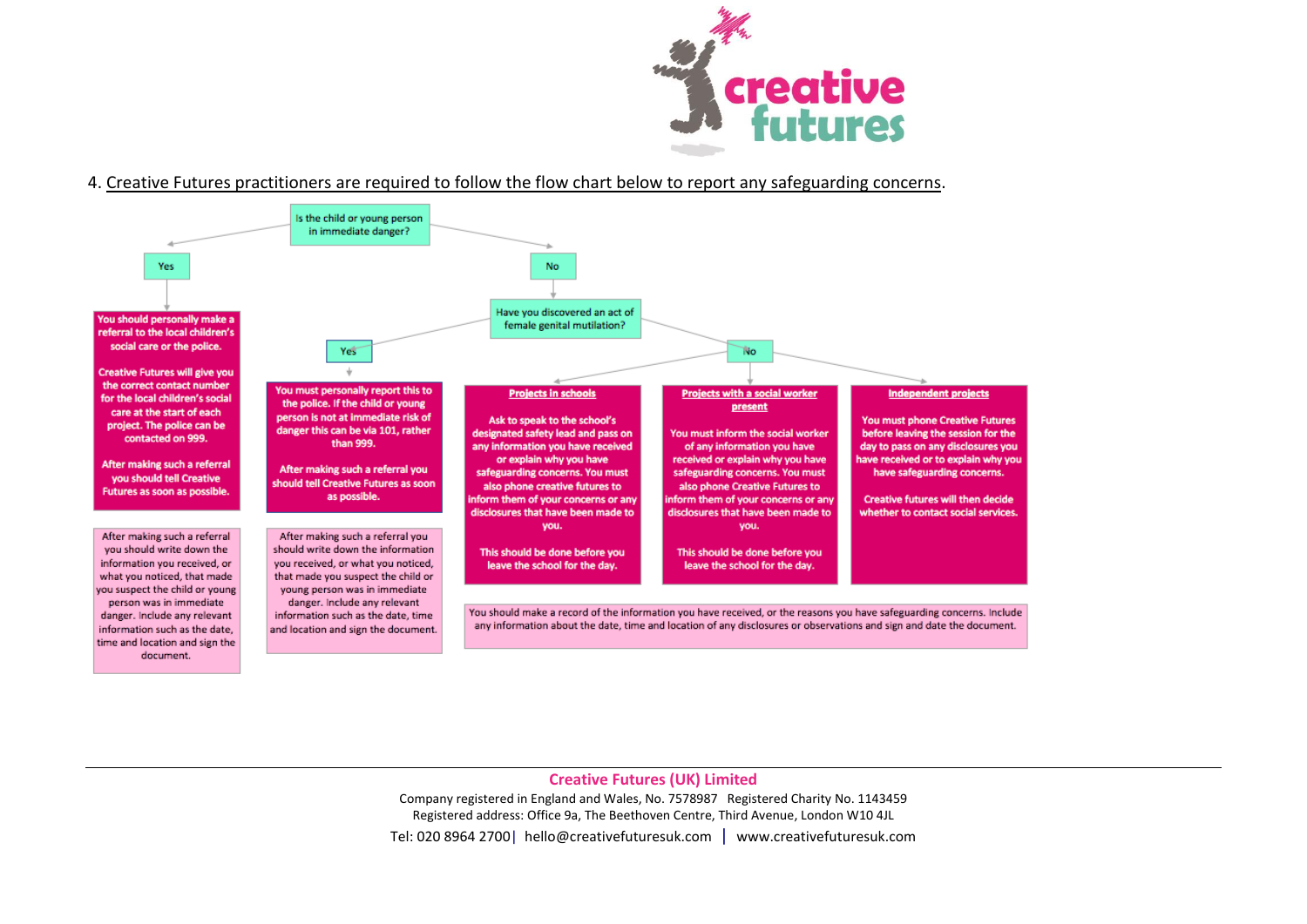

The flowchart above gives the full process of safeguarding procedure but it is important to realise that the duty of the employee/contractor/practitioner falls into the first set of boxes (dark red). It is not the duty of the employee/contractor/practitioner to investigate any allegations, or to ascertain the truth of them. Their duty is to pass on any concerns, however slight, to a relevant person (as per the flowchart above) and the matter will then be dealt with accordingly. If concerns have been passed on, the practitioner may well be involved in the subsequent process through discussions and being asked to submit written records, but they will never be in the position to decide whether or not abuse is occurring.

In situations where the employee/contractor/practitioner suspects a child or young person is in immediate danger and contact the police or local children's service, the employee/contractor/practitioner will never be in 'trouble' if it turns out their suspicions were incorrect. The relevant authorities will simply investigate and, if there is no evidence to support the suspicion, will just stop the investigation without further consequence.

**Looked After Children**: In some Creative Futures projects the employee/contractor/practitioner may be working with children or young people who might be in care (foster homes or children's homes) and may have disclosures which relate to foster parents or members of staff at children's homes. Reporting these allegations or concerns is as important as reporting concerns about staff at schools or colleges.

## 5. Exceptions:

The only exception to the above flowchart is if you are concerned that someone you are working with, or for, is grooming, radicalising or abusing a child or young person.

## **If you suspect a teacher, or the designated safeguarding lead, at the school you are working with is a safeguarding concern:**

You should contact Creative Futures without delay. If you are worried that the children or young people are in immediate danger or risk you can phone the local social services on the number you have been given, or contact the police.

## **If you suspect a social worker you are working with is a safeguarding concern:**

You should contact Creative Futures without delay. If you are worried that the children or young people are in immediate danger or risk you can phone the local social services on the number you have been given, or contact the police.

#### **If you suspect a member of Creative Futures is a safeguarding concern:**

If you have concerns about the behaviour of another Creative Futures practitioner you should contact the Creative Producer, Vanessa Stansall.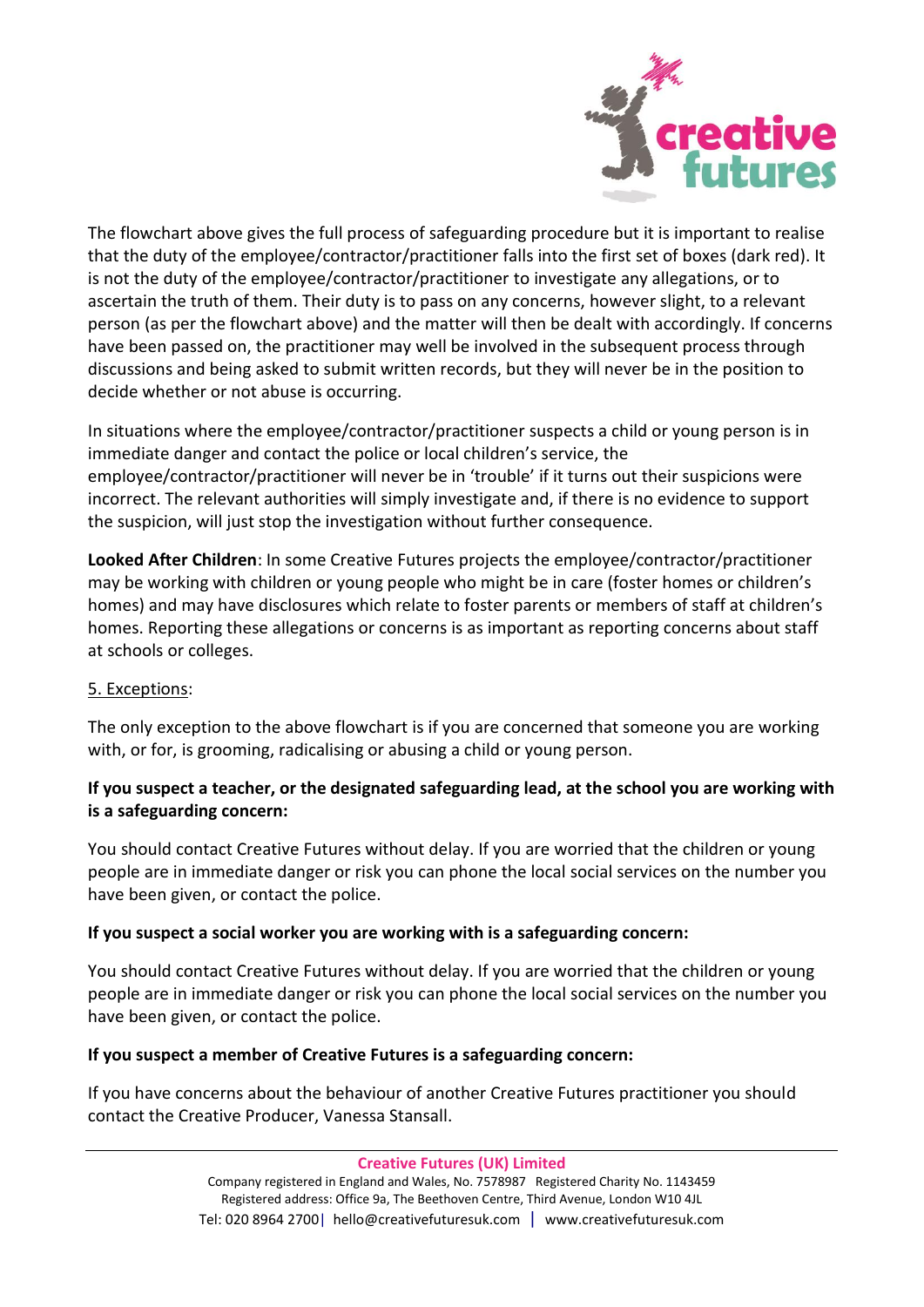

If you have concerns about the behaviour of Vanessa Stansall you should contact the Creative Director, Julian Knight.

If you have concerns about Julian Knight, you should contact the Chair of the Board of Trustees, Karen Price.

If you have concerns about several of the above, or you do not feel able to discuss your concerns with another member of Creative Futures you should contact the Westminster council children's social care team on **0207 641 4000** or **0207 641 6000 (out of hours)** or, alternatively, you can phone the NSPCC whistleblowing helpline on 0800 028 0285 8am-8pm, Monday to Friday for guidance.

## 6. The Prevent Duty

From 2015 all people working with children and young people have been required to act 'with due regard to the need to prevent people from being drawn into terrorism'. This is known as 'The Prevent Duty'. In essence it means that you need to report anyone that is at risk of radicalisation. Radicalisation is defined as 'the process by which a person comes to support terrorism and forms of extremism leading to terrorism'.

There is no single way to identify children and young people that are at risk of being radicalised but there are certain factors that can make some children and young people vulnerable to it. These include:

- 1. Feelings of loss, bereavement, social isolation and confusion over identity
- 2. Experience of discrimination, inequality or harassment leading to a sense of grievance
- 3. Family breakdown or community tensions
- 4. Having family members or friends who are already radicalised.

#### (Source: Camden Safeguarding Children's Board)

If you suspect a child is at risk of radicalisation then, as with any other safeguarding concern, you should follow the flowchart provided on page 10.

It is important to understand:

- that the purpose of the Prevent Duty is not to prevent children and young children having a diverse range of beliefs, or to discourage discussion of current affairs.

- that extremist groups can purport to be of any religion or may be non-religious.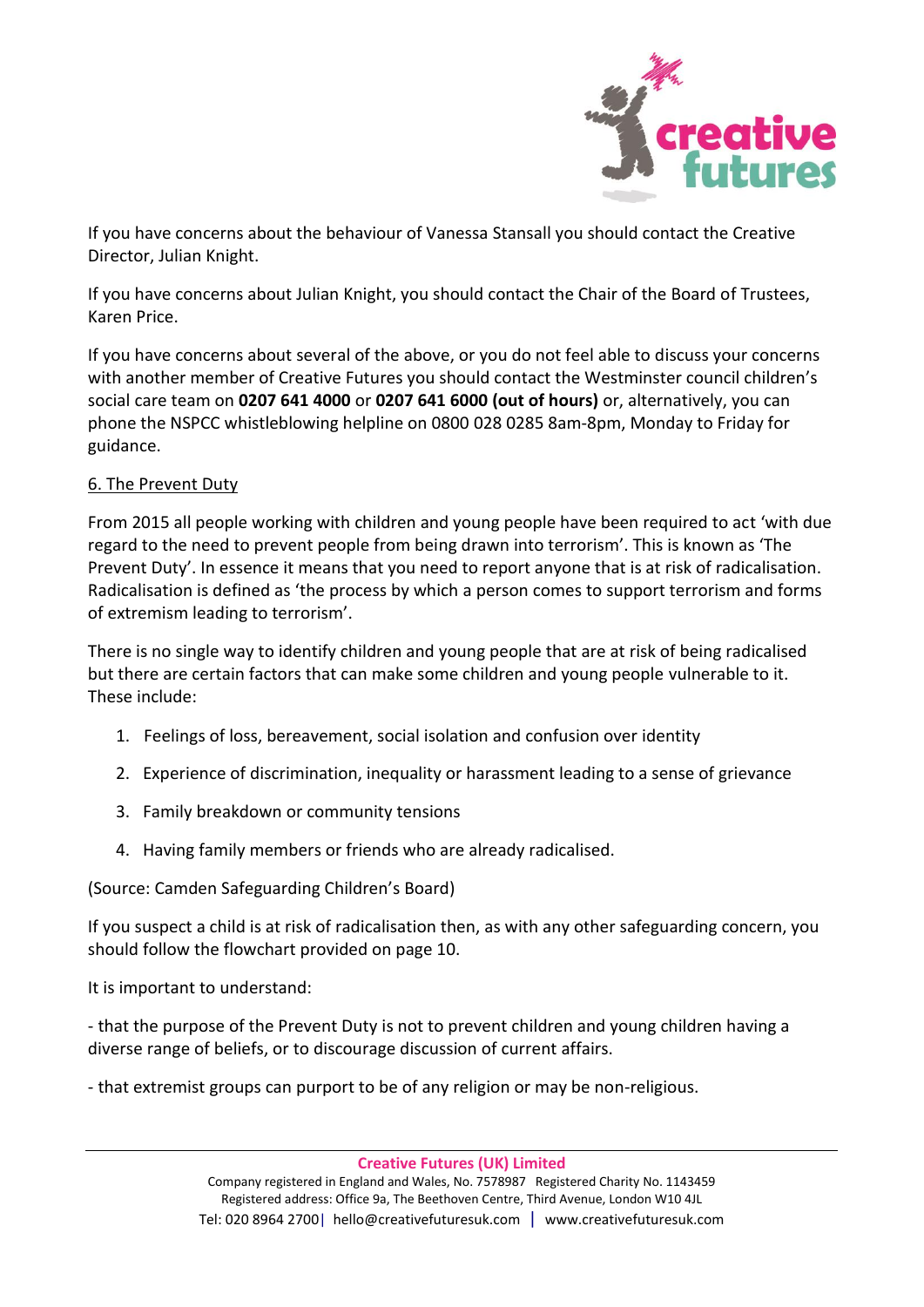

- the Channel programme set up to help radicalised children and young people is entirely voluntary (for more information see page 20 of *Keeping children safe in education*)

A free e-learning course is available: <https://www.elearning.prevent.homeoffice.gov.uk/>

# **Additional guidance on the delivery of sessions online**

All aspects of safeguarding mentioned above also apply to the delivery of sessions and programmes online. The following additional safeguards should also be put in place:

- For interactive sessions, a booking system and 'waiting room' should be used to ensure that those attending are known to the host, that entry to the session is controlled, and that where possible the room is 'locked' once all participants are present.
- Practitioners delivering sessions online should ensure they are dressed appropriately, do not enable personal information to be visible, and that the camera view contains no inappropriate imagery and has, where possible, a neutral background.
- Session hosts must ensure permission is granted before sharing any contact details or personal information of any adults in the session, and must not share or disclose the contact details of children or young people to anyone within or outside the session.
- Session hosts must ensure that all present give their prior permission before a session or any part of it is filmed or recorded.

# **Guidance on Physical Contact with Children & Young People**

Creative Futures also provides the following guidance for its practitioners regarding physical contact.

## 1. Physical contact:

There may be times when it is legitimate for Creative Futures practitioners to have physical contact with participants as an appropriate part of the Creative Futures programme. Examples of appropriate physical contact may include helping participants to hold an instrument correctly, helping participants perfect a gesture or pose in a theatrical project, or taking a cast of a participants' hand or face. A 'no touch' policy is therefore impractical, and therefore practitioners are asked to use their professional judgement at all times. It is unlikely that appropriate physical contact would include touching any areas other than the feet/hands/arms/shoulders or head on